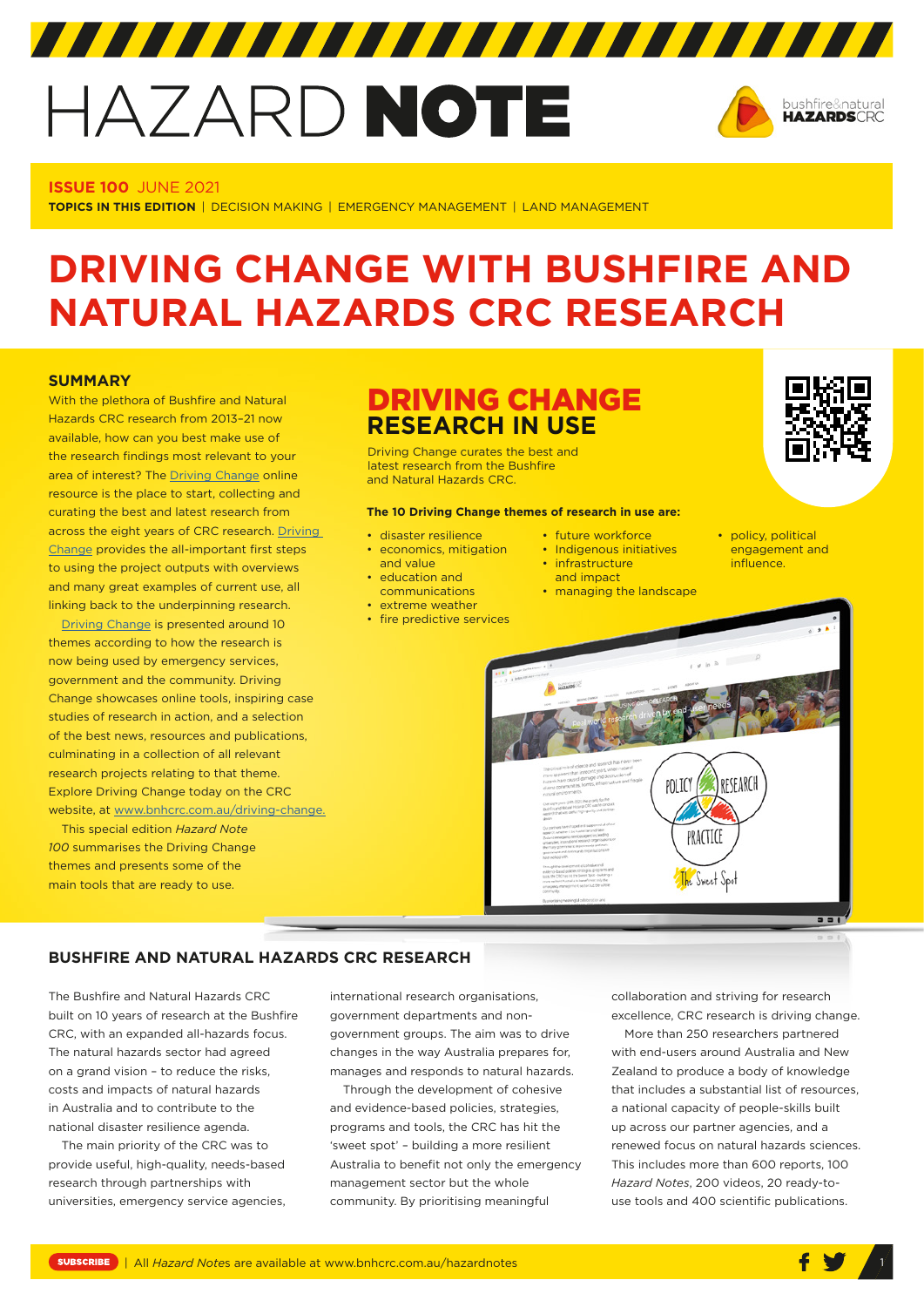

## **HOW IS CRC RESEARCH DRIVING CHANGE?**



 $\blacktriangle$  . **Above:** THE AUSTRALIAN DISASTER RESILIENCE INDEX

#### **DISASTER RESILIENCE**

CRC research has changed the way that emergency services, land managers and governments view resilience. This is based on the premise that, to reduce both the risk and cost of natural hazards, an integrated approach is needed that considers multiple hazards and involves a range of mitigation options at the local, state and national level.

#### **Australian Disaster Resilience Index**

Developed in partnership with the University of New England, the [Australian](https://adri.bnhcrc.com.au/)  [Disaster Resilience Index](https://adri.bnhcrc.com.au/) is the first national index of the capacities for disaster resilience in communities. By assessing disaster resilience across Australia, the Index helps communities, government and emergency services take informed and practical steps to improve disaster resilience, through better decision making, planning, development, policy, engagement and risk assessment. Explore maps of disaster resilience across the country, download easy-to-read data reports, and discover the strengths and barriers to disaster resilience and how they differ around Australia.

Use the Australian Disaster Resilience Index for policy or business development, resourcing, recovery planning, community engagement and profiling, strategic planning, research and modelling, risk assessment, monitoring and evaluation, and much more.

#### **ECONOMICS, MITIGATION AND VALUE**

Governments and emergency management agencies are being supported by CRC insights as they make decisions today to reduce the impacts of the natural hazards of tomorrow. How disaster risk may change in the future, the impacts of

these changes and assessing mitigation costs to reduce future risk most effectively are all important considerations.

#### **Value Tool for Natural Hazards**

The [Value Tool for Natural Hazards](https://tools.bnhcrc.com.au/wtp/home) is an online database developed with the University of Western Australia, providing peer-reviewed intangible economic values associated with the impacts of natural hazards, such as health, environmental or social values. The values are designed to be incorporated into other economic analyses, such as the Economic Assessment Screening Tool.

Use the Value Tool for Natural Hazards to gather data to measure intangible values for natural hazard mitigation options.

#### **Economic Assessment Screening Tool**

A companion to the Value Tool for Natural Hazards, the Economic Assessment Screening Tool allows users to determine the economic benefits of natural hazard risk mitigation options, and to compare the relative benefits of these options. It can estimate the value for money derived from different investments in mitigation, showing cost effective mitigation for a given budget.

Use the Economic Assessment Screening Tool to estimate the value for money derived from different investments in mitigation and explore if a full economic assessment is required.

#### **EDUCATION AND COMMUNICATION**

Australian lives are being saved by CRC research that prepares and protects communities threatened by natural hazards. This research had the collective focus of saving lives and empowering

communities to act to ensure their safety, and to equip emergency management agencies to improve planning and targeting of resources. It has improved community warning messages, enabled better targeted long-term public safety campaigns, identified best practice approaches to animal emergency management, and placed children at the centre of household and community disaster risk reduction and resilience education campaigns.

#### **Public Information and Warnings Handbook**

Published by the Australian Institute for Disaster Resilience, the *[Public Information](https://knowledge.aidr.org.au/resources/public-information-and-warnings-handbook/)  [and Warnings Handbook](https://knowledge.aidr.org.au/resources/public-information-and-warnings-handbook/)* draws on CRC research from the Queensland University of Technology to support emergency services, media and individuals with developing and disseminating effective public information and warnings in an emergency. This includes changing the structure and language styles for warnings for specific audiences, such as high-risk groups and non-English speaking communities. An updated handbook is now in production, which will ensure that the research findings since 2018 are captured and embedded into future warnings.

Use the *Public Information and Warnings Handbook* if you issue public information and warnings in emergency services, meteorological services, policy and security, heath agencies, hazard management organisations, or media organisation.

#### **EXTREME WEATHER**

The ability to understand, predict, forecast and monitor extreme weather is fundamental to understanding the threat posed to communities and, in turn, the ability to provide appropriate warnings in the lead up to emergencies. CRC science has improved the scientific understanding of extreme weather in Australia and informed the development of numerical weather prediction systems specifically for severe weather.

#### **Pyrocumulonimbus Firepower Threshold**

Fire-generated thunderstorms, or pyroCBs, are dangerous and can lead to unpredictable changes in fire behaviour. Developed with the Bureau of Meteorology, the Pyrocumulonimbus Firepower Threshold is a diagnostic tool which assesses the atmospheric potential to support the development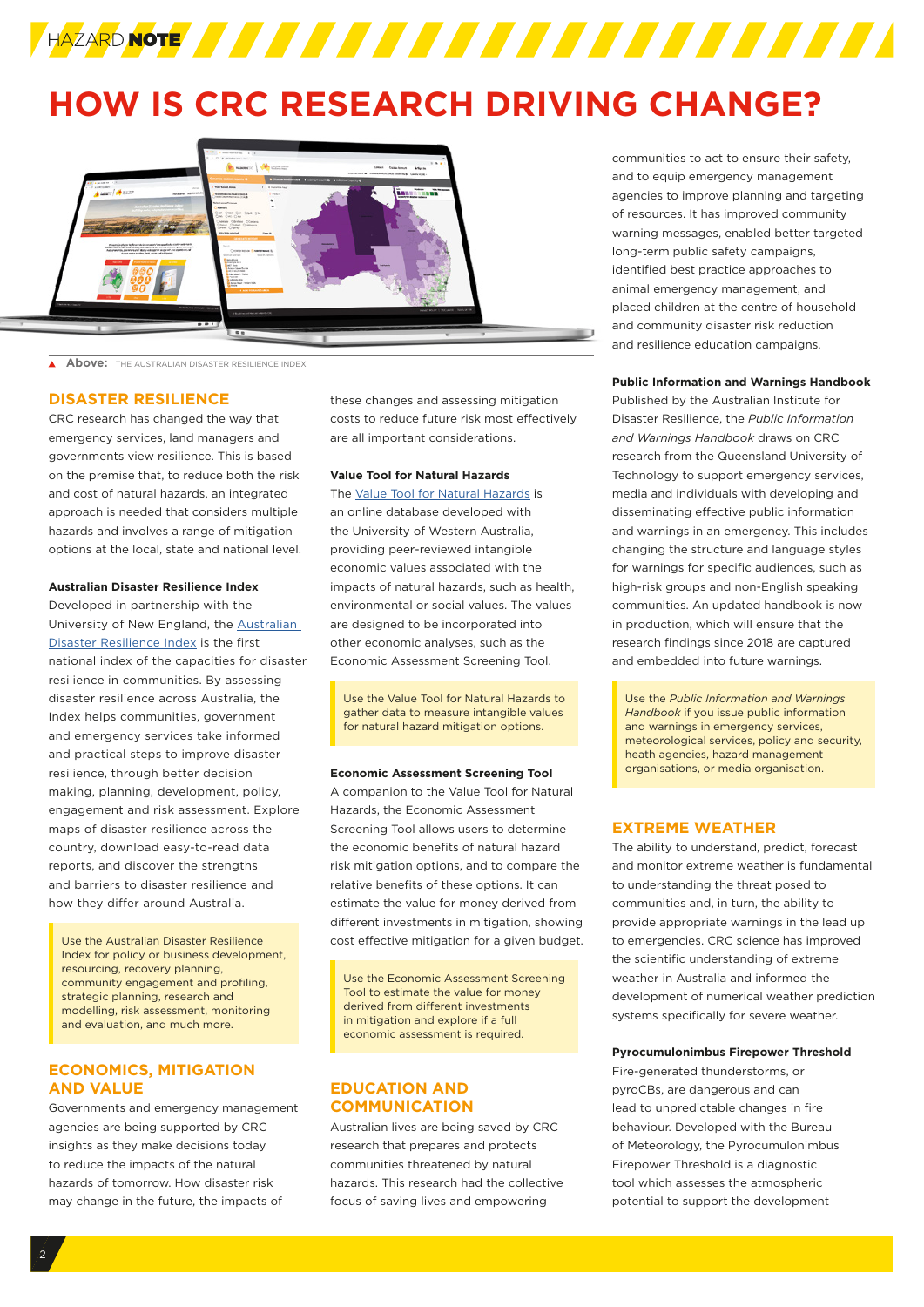

of a fire sufficiently large and intense to create a fire-generated thunderstorm.

The Pyrocumulonimbus Firepower Threshold is being used by fire behaviour analysts and Bureau forecasters to help predict when dangerous fire-generated thunderstorms might occur, informing warnings to the public and firefighters.

#### **Coastal Erosion Story Map**

A partnership with Geoscience Australia, the [Coastal Erosion Story Map](https://geoscience-au.maps.arcgis.com/apps/Cascade/index.html?appid=14c50929ce1144f395bdd801440983d7) sets out the key steps required to understand coastal erosion when clusters of storms are a possible driver. Using two case studies – Old Bar Beach on the NSW mid north coast, and the Adelaide metropolitan beaches – the story map models beach response for current sea level conditions and shows a method for evaluating the impact of coastal erosion on the environment and infrastructure.

Use the Coastal Erosion Story Map if you are a coastal land manager, work in policy development for coastal areas, or live in a coastal area.

#### **FIRE PREDICTIVE SERVICES**

CRC fire behaviour research has created a base of solid scientific evidence that builds on a long history of fire danger ratings research in Australia. Collectively, this research is bridging the gap between outdated fire danger prediction systems and a modern system that draws on current research, technology and conditions.

#### **Australian Flammability Monitoring System**

The first online mapping tool of its kind in Australia, the Australian Flammability Monitoring System uses satellite data to provide a clear picture of dryness in the landscape. Developed with the Australian National University, it collects near realtime information on moisture in vegetation and soil, and displays this information on an interactive map to help fire and land managers with prescribed burning efforts and prepositioning of resources.

Use the Australian Flammability Monitoring System if you are a fire or land manager to plan prescribed burning and to assess vulnerable fire risk areas in the lead up and during the bushfire season.

#### **Australian Seasonal Bushfire Outlooks**

Strategic decisions about resources, prescribed fire management and community warnings have been underpinned by the

CRC's *[Australian Seasonal Bushfire Outlooks](http://www.bnhcrc.com.au/hazardnotes)* (including the original development by the Bushfire CRC) since 2006. Governments and fire authorities use the *Outlooks* for planning in the lead-up to their bushfire seasons, including refining their public messages that communicate bushfire risk and highlight areas with the highest potential for fire. The CRC led the preparation of the *Outlooks* in close consultation with the Bureau of Meteorology, AFAC and emergency service agencies.

#### **Savanna Monitoring and Evaluation Reporting Framework**

By assessing nearly 20 years of data, the [Savanna Monitoring and Evaluation](https://infonet.org.au/smerf-crc/)  [Reporting Framework](https://infonet.org.au/smerf-crc/) website evaluates the effects of fire where burnt area mapping is available across northern Australia. Developed with Charles Darwin University, the website shows where bushfires have burnt, at what time of year (early or late dry season) and when an area was last burnt, providing crucial intelligence for the planning of prescribed burning across northern Australia and for assessing greenhouse gas emissions calculations.

Use the Savanna Monitoring and Evaluation Reporting Framework if you are a land manager, prescribed burn planner or landholder in northern Australia.

#### **FUTURE WORKFORCE**

The emergency services workforce of tomorrow needs to be highly adaptable to meet the challenges and opportunities presented by a future where natural hazards are more extreme, longer lasting, and a greater drain on resources, both human and economic. CRC research has influenced workforce and volunteer management strategies, including issues of recruitment and retention, leadership and decision making, mental health, capability and planning, and diversity and inclusion.

#### **Teamwork Tools**

A [suite of six tools](https://www.bnhcrc.com.au/driving-change/tools) that enhance teamwork and decision making in high stakes emergency management situations have been developed with CQUniversity, the University of Tasmania and the South Australia Country Fire Service. Teams and leaders can use these tools before, during and after emergencies to ensure the team is running as smoothly as possible under stress, including the enhancement of communication, leadership, coordination and strategic decision-making skills.

Use the teamwork tools if you work in Incident Management Teams, strike teams, at regional and state operations centres, or make strategic decisions for emergency management.

#### **Care4Guide**

The [first suite of resources](http://www.bnhcrc.com.au/resources/volunteer-mental-health) designed specifically with and for fire and emergency service volunteers aged 16 to 25 has been developed to focus on the mental health needs of this key demographic. The *[Care4Guide](https://www.bnhcrc.com.au/driving-change/www.bnhcrc.com.au/resources/volunteer-mental-health)*, along with associated resources, provides practical and usable evidence-based tools that promote positive mental health and wellbeing in young adult volunteers. It was produced in collaboration with the University of Adelaide, Flinders University, the University of Western Australia, the University of British Columbia in Canada, the Hospital Research Foundation, AFAC and Military and Emergency Services Health Australia. A digital toolkit is now under development.

Use the *Care4Guide* if you work in volunteer management, are a young fire and emergency service volunteer, or know a young volunteer.

#### **INDIGENOUS INITIATIVES**

CRC research has investigated Indigenousdriven interests and initiatives in building community resilience as a foundation for more effective relationships between communities and emergency management agencies. This research provides a basis for emergency service agencies to work with communities on respectful resilience measures in the face of fires, floods, cyclones and other hazards.

#### **Northern Australian Remote Bushfire and Natural Hazards Training**

[Ten training units](https://www.dropbox.com/sh/jvv0j5t4e68ugpf/AADunB4VWnWC9aR2ZC3tC1nXa?dl=0) developed with Charles Darwin University provide practical support and reinforcement of capabilities in remote northern communities. Designed for delivery on Country, with family and at a flexible pace at the Vocational Education and Training Certificate II level, the units interweave a set of philosophical and practical understandings of the management of landscapes for natural hazards in a changing climate, as well as the integration of Indigenous knowledge with non-Indigenous approaches.

Use the training units if you work in emergency service and land management training and development in northern Australia. The units are subject to national accreditation.